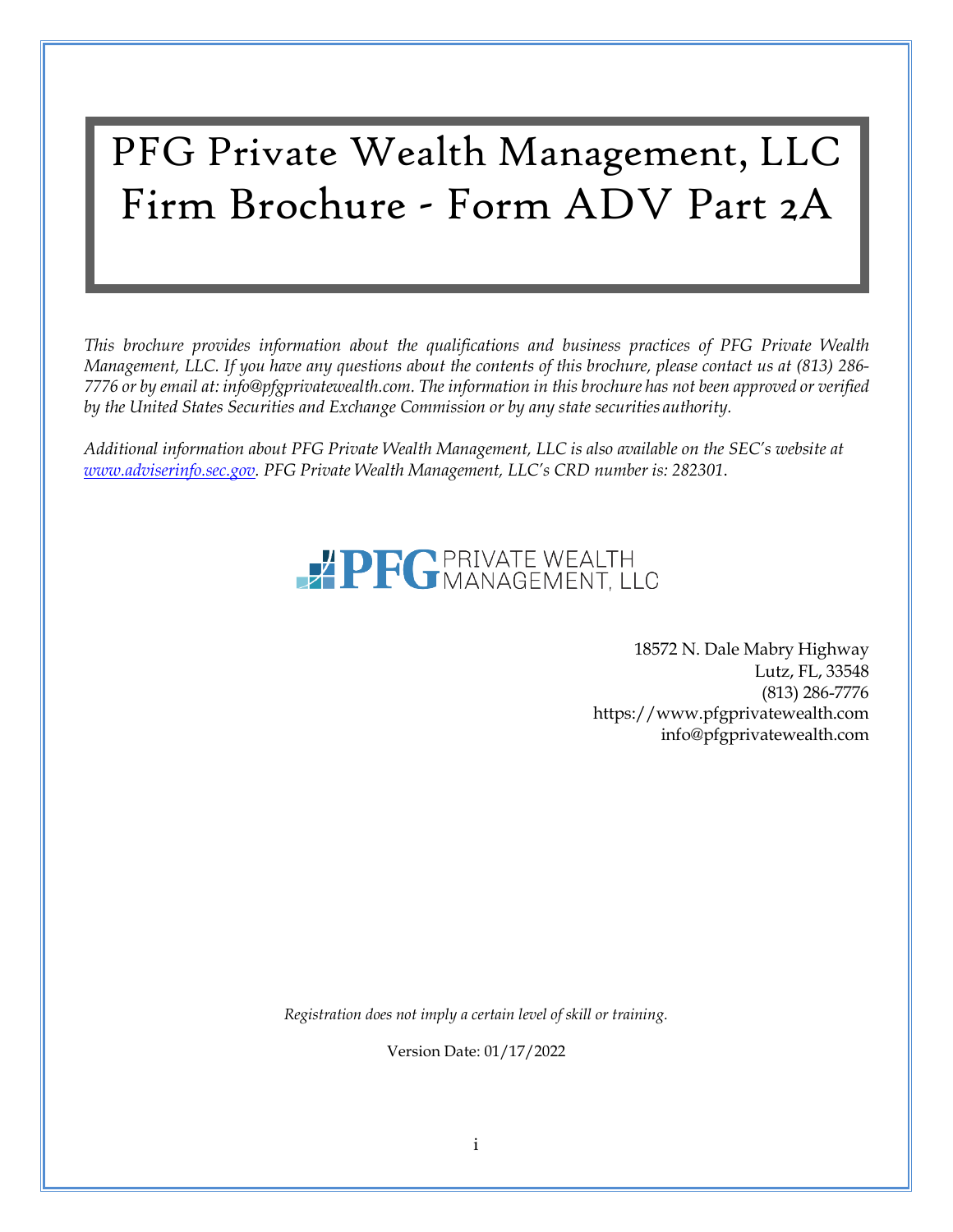# **Item 2: Material Changes**

<span id="page-1-0"></span>The material changes in this brochure from the last annual updating amendment of PFG Private Wealth Management, LLC on March 02, 2021 are described below. Material changes relate to PFG Private Wealth Management, LLC's policies, practices or conflicts of interests. There are no material changes to report for this annual update.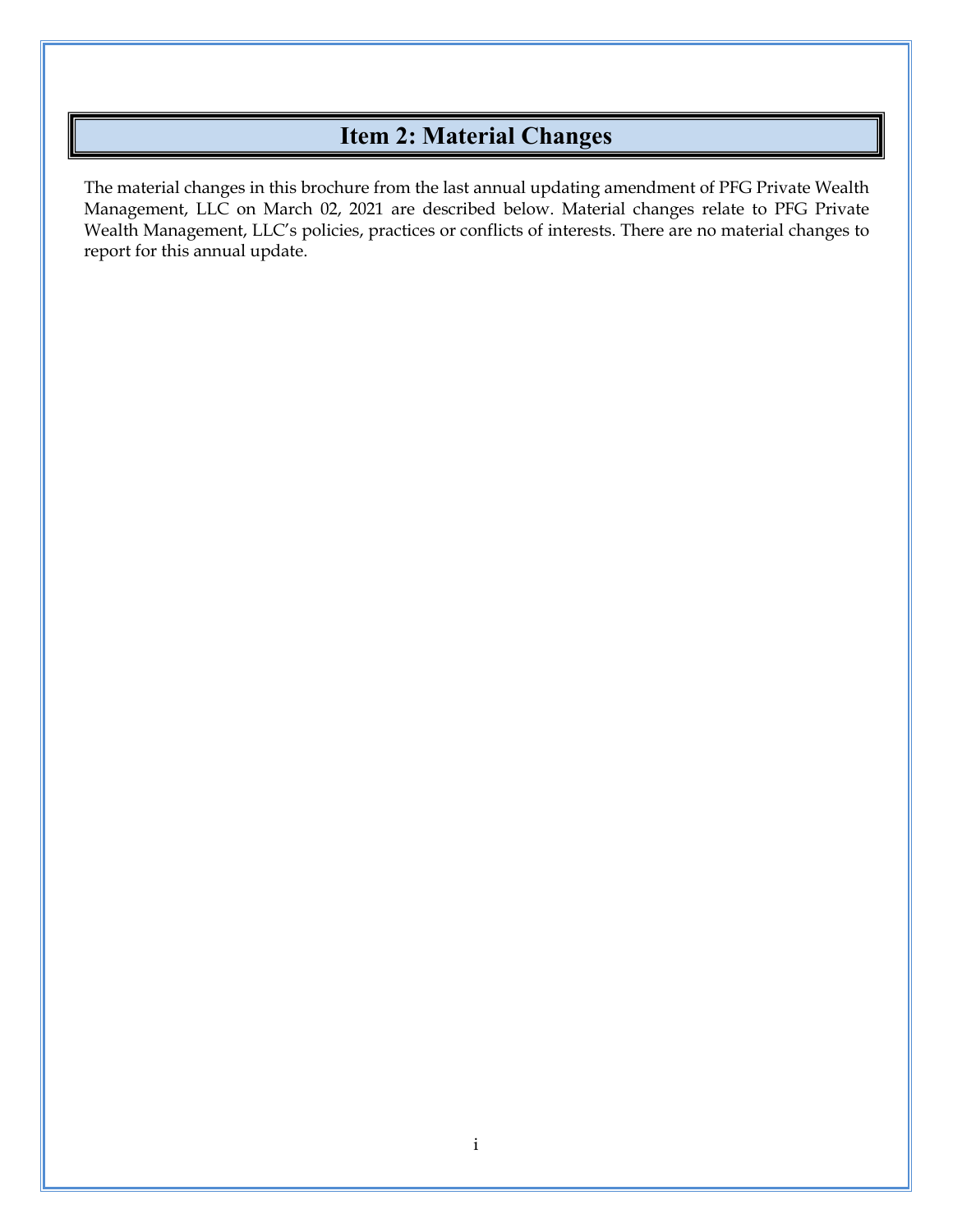# **Item 3: Table of Contents**

<span id="page-2-0"></span>

|           | Item 1: Cover Page                                                                                        |  |
|-----------|-----------------------------------------------------------------------------------------------------------|--|
|           |                                                                                                           |  |
|           |                                                                                                           |  |
|           |                                                                                                           |  |
|           |                                                                                                           |  |
|           |                                                                                                           |  |
|           |                                                                                                           |  |
|           |                                                                                                           |  |
|           |                                                                                                           |  |
|           |                                                                                                           |  |
|           |                                                                                                           |  |
|           |                                                                                                           |  |
|           |                                                                                                           |  |
|           |                                                                                                           |  |
|           |                                                                                                           |  |
|           |                                                                                                           |  |
|           |                                                                                                           |  |
|           |                                                                                                           |  |
| A.        |                                                                                                           |  |
| B.        |                                                                                                           |  |
| C.        |                                                                                                           |  |
|           |                                                                                                           |  |
| А.        |                                                                                                           |  |
| <b>B.</b> |                                                                                                           |  |
| C.        |                                                                                                           |  |
|           |                                                                                                           |  |
| А.        |                                                                                                           |  |
| В.        | Registration as a Futures Commission Merchant, Commodity Pool Operator, or a Commodity Trading Advisor 12 |  |
| C.        |                                                                                                           |  |
|           |                                                                                                           |  |
| A.        |                                                                                                           |  |
| <b>B.</b> |                                                                                                           |  |
| C.        |                                                                                                           |  |
| D.        |                                                                                                           |  |
|           |                                                                                                           |  |
| А.        |                                                                                                           |  |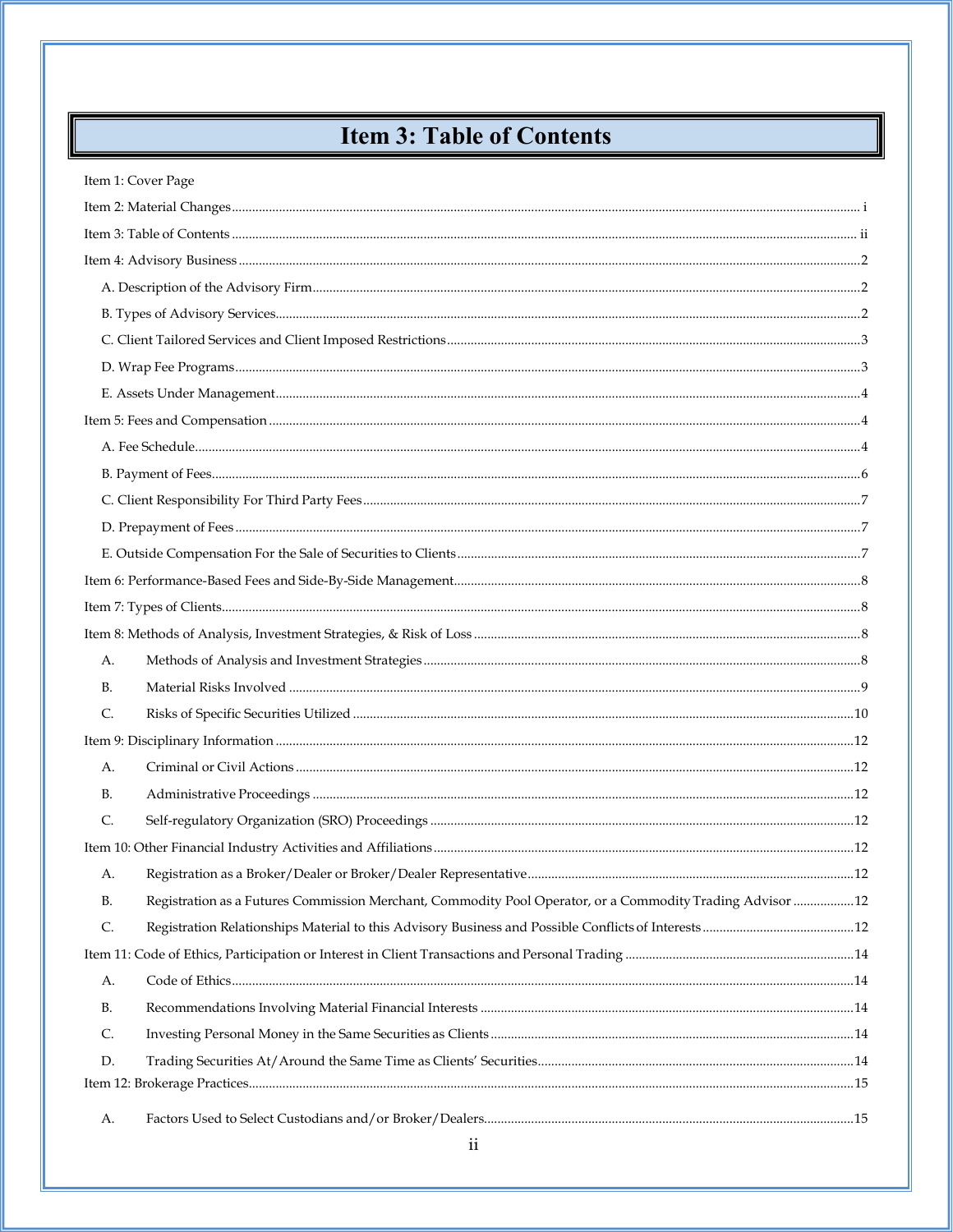| 1.        |                                                                                                                      |  |
|-----------|----------------------------------------------------------------------------------------------------------------------|--|
| 2.        |                                                                                                                      |  |
| 3.        |                                                                                                                      |  |
| <b>B.</b> |                                                                                                                      |  |
|           |                                                                                                                      |  |
| А.        |                                                                                                                      |  |
| <b>B.</b> |                                                                                                                      |  |
| C.        |                                                                                                                      |  |
|           |                                                                                                                      |  |
| А.        | Economic Benefits Provided by Third Parties for Advice Rendered to Clients (Includes Sales Awards or Other Prizes)18 |  |
| <b>B.</b> |                                                                                                                      |  |
|           |                                                                                                                      |  |
|           |                                                                                                                      |  |
|           |                                                                                                                      |  |
|           |                                                                                                                      |  |
| A.        |                                                                                                                      |  |
| <b>B.</b> |                                                                                                                      |  |
| C.        |                                                                                                                      |  |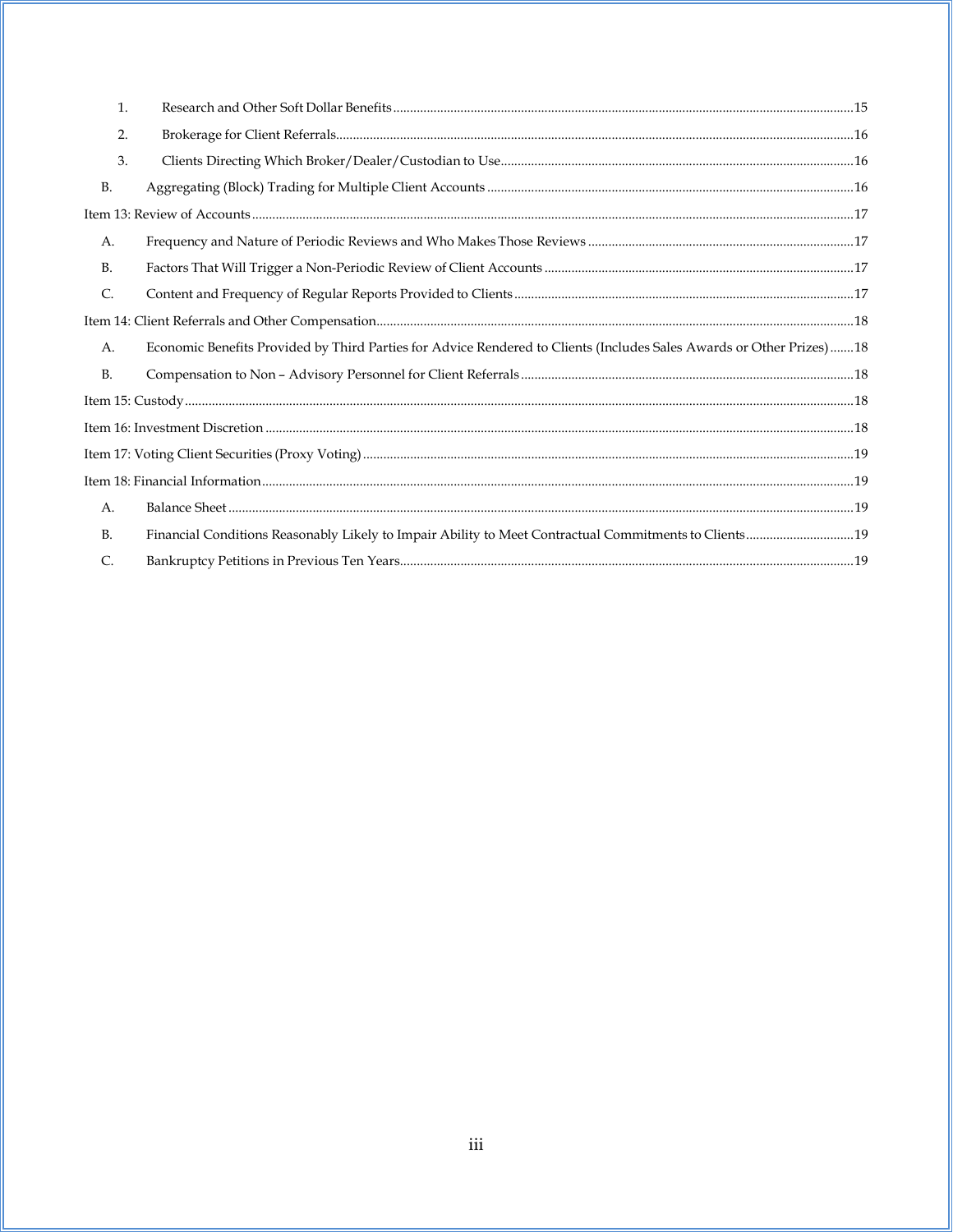## **Item 4: Advisory Business**

#### <span id="page-4-1"></span><span id="page-4-0"></span>**A. Description of the Advisory Firm**

PFG Private Wealth Management, LLC (hereinafter "PFGPWM") is a Limited Liability Company organized in the State of Florida.

The firm was formed in November 2015, and the principal owners are Jeffrey Douglas Perry and Robert Montgomery Perry.

#### <span id="page-4-2"></span>**B. Types of Advisory Services**

#### *Portfolio Management Services*

PFGPWM offers ongoing portfolio management services based on the individual goals, objectives, time horizon, and risk tolerance of each client. PFGPWM creates an Investment Policy Statement for each client, which outlines the client's current situation (income, tax levels, and risk tolerance levels). Portfolio management services include, but are not limited to, the following:

- Investment strategy Personal investment policy
	-
- Asset allocation Asset selection
	- Risk tolerance Regular portfolio monitoring

PFGPWM evaluates the current investments of each client with respect to their risk tolerance levels and time horizon. PFGPWM will request discretionary authority from clients in order to select securities and execute transactions without permission from the client prior to each transaction. Risk tolerance levels are documented in the Investment Policy Statement, which is given to each client.

PFGPWM seeks to provide that investment decisions are made in accordance with the fiduciary duties owed to its accounts and without consideration of PFGPWM's economic, investment or other financial interests. To meet its fiduciary obligations, PFGPWM attempts to avoid, among other things, investment or trading practices that systematically advantage or disadvantage certain client portfolios, and accordingly, PFGPWM's policy is to seek fair and equitable allocation of investment opportunities/transactions among its clients to avoid favoring one client over another over time. It is PFGPWM's policy to allocate investment opportunities and transactions it identifies as being appropriate and prudent, including initial public offerings ("IPOs") and other investment opportunities that might have a limited supply, among its clients on a fair and equitable basis over time.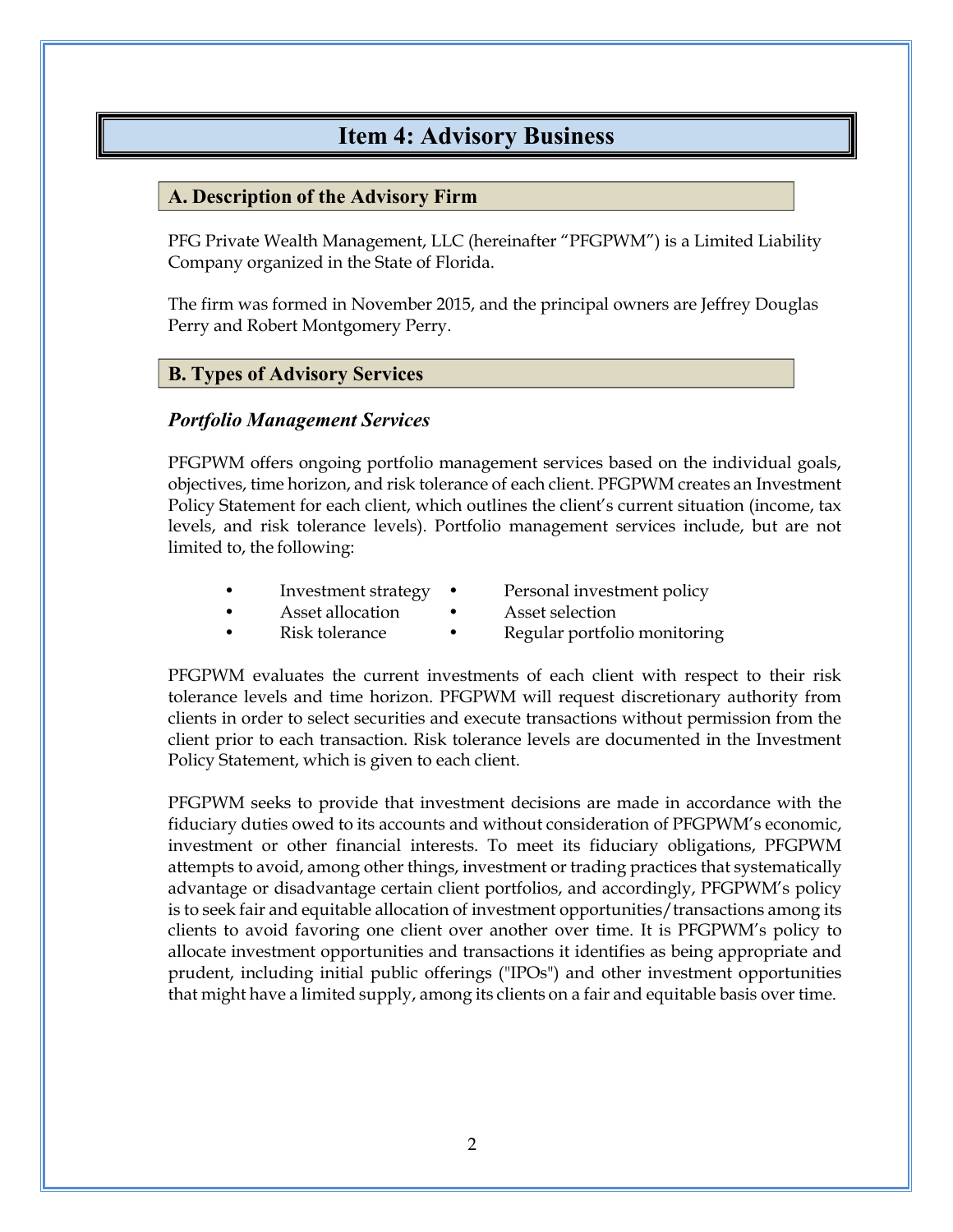#### *Pension Consulting Services*

PFGPWM offers ongoing consulting services to pension or other employee benefit plans (including but not limited to 401(k) plans) based on the demographics, goals, objectives, time horizon, and/or risk tolerance of the plan's participants.

#### *Financial Planning*

Financial plans and financial planning may include, but are not limited to: investment planning; life insurance; tax concerns; retirement planning; college planning; and debt/credit planning.

#### *Workshops and Seminars*

PFGPWM offers financial planning workshops to attendees at a charge.

#### Services Limited to Specific Types of Investments

PFGPWM generally limits its investment advice to mutual funds, fixed income securities, real estate funds (including REITs), insurance products including annuities, equities, ETFs (including ETFs in the gold and precious metal sectors), commodities and non-U.S. securities, although PFGPWM primarily recommends mutual funds and ETFs to a majority of its clients. PFGPWM may use other securities as well to help diversify a portfolio when applicable.

#### <span id="page-5-0"></span>**C. Client Tailored Services and Client Imposed Restrictions**

PFGPWM offers the same suite of services to all of its clients. However, specific client investment strategies and their implementation are dependent upon the client Investment Policy Statement which outlines each client's current situation (income, tax levels, and risk tolerance levels). Clients may impose restrictions in investing in certain securities or types of securities in accordance with their values or beliefs. However, if the restrictions prevent PFGPWM from properly servicing the client account, or if the restrictions would require PFGPWM to deviate from its standard suite of services, PFGPWM reserves the right to end the relationship.

#### <span id="page-5-1"></span>**D. Wrap Fee Programs**

PFGPWM participates in wrap fee programs, which are investment programs where the investor pays one stated fee that includes management fees and trading fees. However, clients are still responsible for all other account fees, such as annual IRA fees to the custodian, mutual fund fees and any short-term redemption fees. PFGPWM manages theinvestments in the wrap fee program, but does not manage those wrap fee accounts any differently than non-wrap fee accounts. Fees paid under the wrap fee program will be given to PFGPWM as a management fee. PFGPWM is no longer offering a wrap fee program to new clients.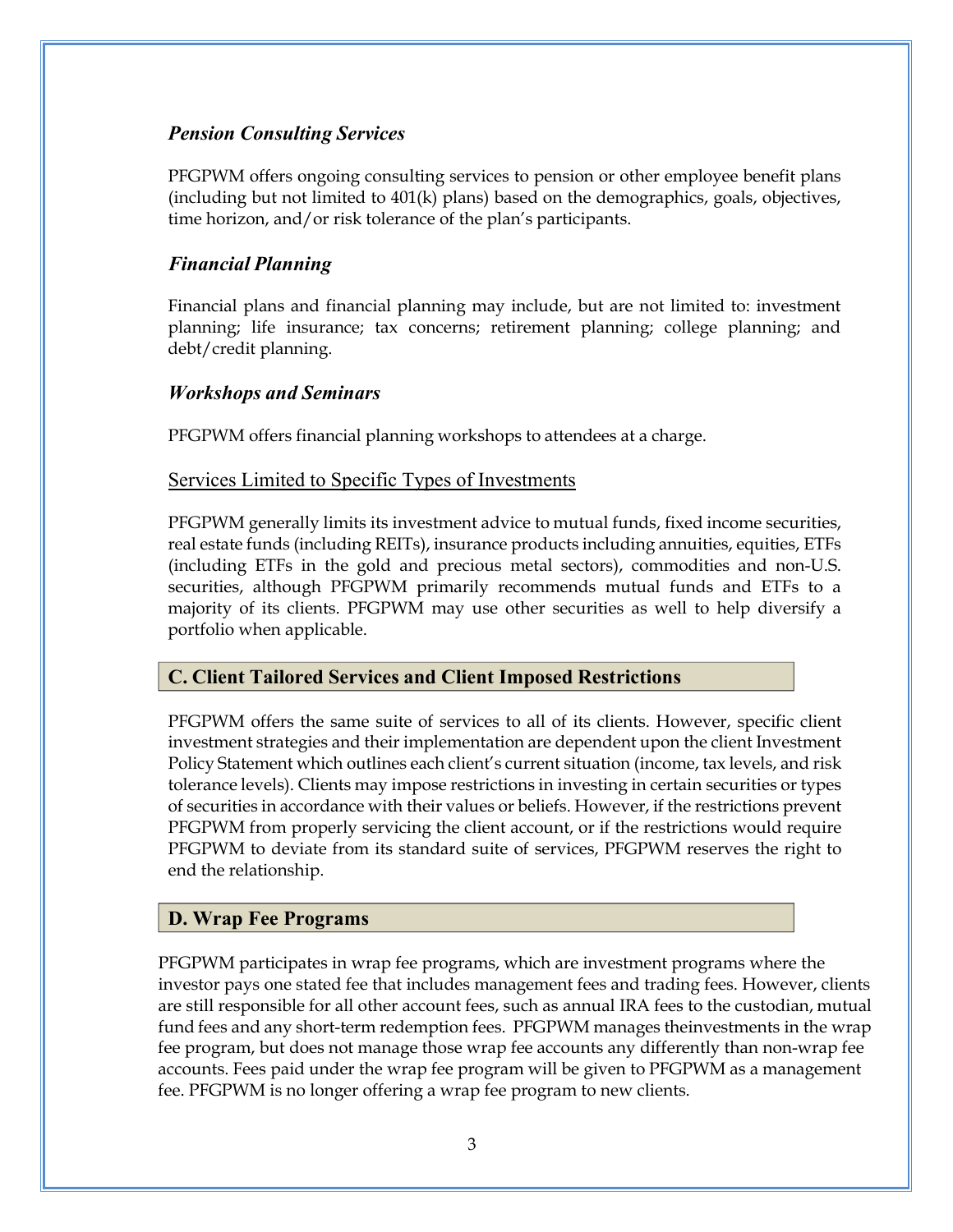#### <span id="page-6-0"></span>**E. Assets Under Management**

PFGPWM has the following assets under management:

| <b>Discretionary Amounts:</b> | <b>Non-discretionary Amounts:</b> | Date Calculated:  |
|-------------------------------|-----------------------------------|-------------------|
| $\frac{$246,498,621.93}{}$    | 4,200,242.51                      | December 31, 2021 |

### **Item 5: Fees and Compensation**

#### <span id="page-6-2"></span><span id="page-6-1"></span>**A. Fee Schedule**

#### *Portfolio Management Fees (Non-Wrap Fee)*

The following fee schedule is a TIERED fee schedule.

| <b>Total Assets Under Management</b> | <b>Annual Fee</b> |
|--------------------------------------|-------------------|
| $$0 - $250,000$                      | 1.45%             |
| $$250,001 - $500,000$                | 1.00%             |
| \$500,001 - \$750,000                | 0.90%             |
| \$750,001 - \$1,000,000              | 0.55%             |
| \$1,000,001 - And Up                 | 0.50%             |

PFGPWM uses the value of the account as of the last business day of the prior billing period for purposes of determining the market value of the assets upon which the advisory fee is based.

These fees are generally negotiable and the final fee schedule is attached as Exhibit II of the Investment Advisory Contract. At the option of the firm a fixed percentage or dollar amount may be charged in certain circumstances. Clients may terminate the agreement without penalty for a full refund of PFGPWM's fees within five business days of signing the Investment Advisory Contract. Thereafter, clients may terminate the Investment Advisory Contract with 30 days' written notice.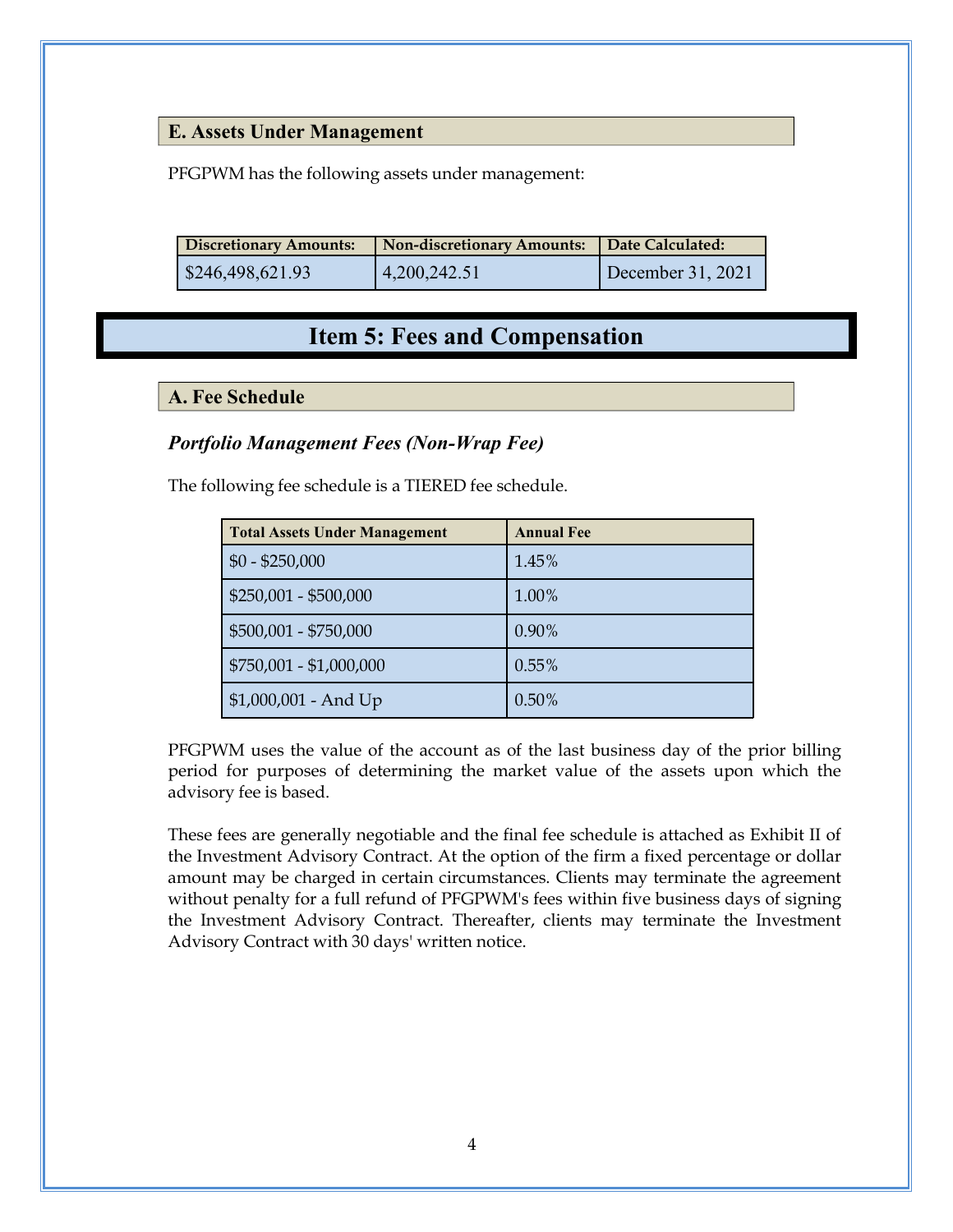#### *Pension Consulting Services Fees*

#### **Fixed Fees**

The rate for creating client pension consulting plans is between \$150 and \$35,000.

#### **Hourly Fees**

The hourly fee for these services is between \$150 and \$500.

#### **Asset-Based Fees**

| <b>Total Assets Under Management</b> | <b>Annual Fee</b> |
|--------------------------------------|-------------------|
| $$0 - $1,000,000$                    | $0.50\%$          |
| $$1,000,001 - $2,500,000$            | 0.35%             |
| \$2,500,001 - \$15,000,000           | 0.25%             |
| $$15,000,001 - And Up$               | 0.20%             |

Rather than "tiered" billing, PFGPWM employs "single rate" billing, meaning that a single rate is charged based on the highest (most favorable) assets under management tranche that the client's aggregate accounts qualifies for in accordance with the fee schedule above. PFGPWM uses the value of the account as of the last business day of the billing period, after taking into account deposits and withdrawals, for purposes of determining the market value of the assets upon which the advisory fee is based.

These fees are generally negotiable and the final fee schedule is attached as Exhibit II of the pension consulting agreement. Clients may terminate the agreement without penalty for a full refund of PFGPWM's fees within five business days of signing the pension consulting agreement. Thereafter, clients may terminate the pension consulting agreement with 30 days' written notice.

#### *Financial Planning Fees*

#### **Fixed Fees**

The negotiated fixed rate for creating client financial plans is between \$150 and \$15,000.

#### **Hourly Fees**

The negotiated hourly fee for these services is between \$150 and \$500.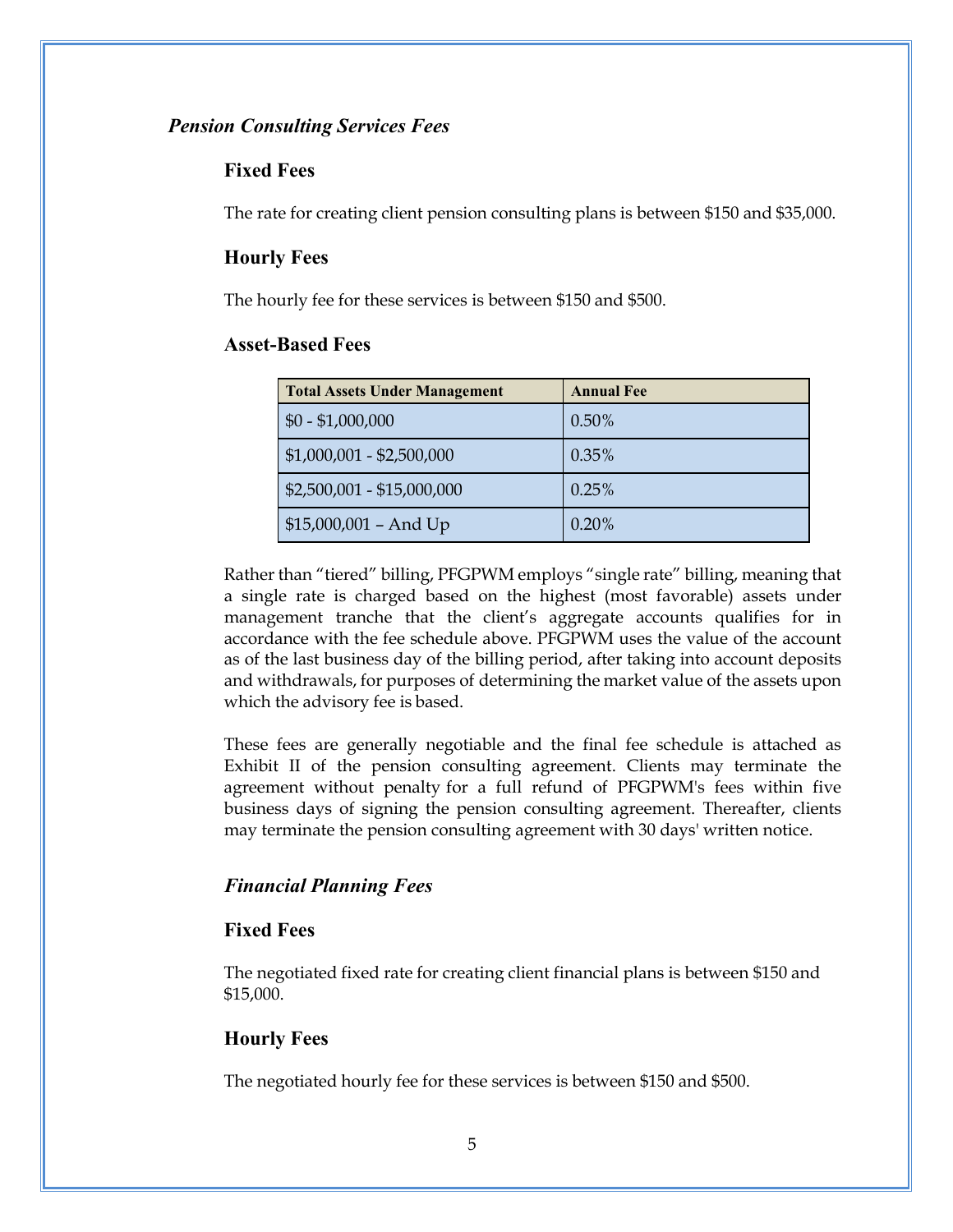Clients may terminate the agreement without penalty for a full refund of PFGPWM's fees within five business days of signing the Financial Planning Agreement. Thereafter, clients may terminate the Financial Planning Agreement generally upon written notice.

#### <span id="page-8-0"></span>**B. Payment of Fees**

#### *Payment of Asset-Based Portfolio Management Fees*

Asset-based portfolio management fees are withdrawn directly from the client's accounts with client's written authorization on a quarterly basis, or may be invoiced and billed directly to the client on a quarterly basis. PFGPWM selects the method in which clients are billed. Fees are paid in advance.

#### *Payment of Asset-Based Pension Consulting Fees*

Asset-based pension consulting fees are withdrawn directly from the client's accounts with client's written authorization on a quarterly basis, or may be invoiced and billed directly to the client on a quarterly basis. PFGPWM selects the method in which clients are billed. Fees are paid in arrears.

### *Payment of Fixed or Hourly Pension Consulting Services Fees*

Pension consulting fees are paid via check, in arrears upon completion.

### *Payment of Financial Planning Fees*

Financial planning fees are paid via check or credit card in advance or in arrears upon completion. PFGPWM selects the method in which clients are billed.

### *Payment of workshops/seminars fees*

Attendees are charged \$60 for a book that is provided by the workshop author. PFGPWM does not charge for providing the training and does not receive any proceeds from the sale of the books. PFGPWM also provides one off topical financial planning seminars and does not charge for those sessions.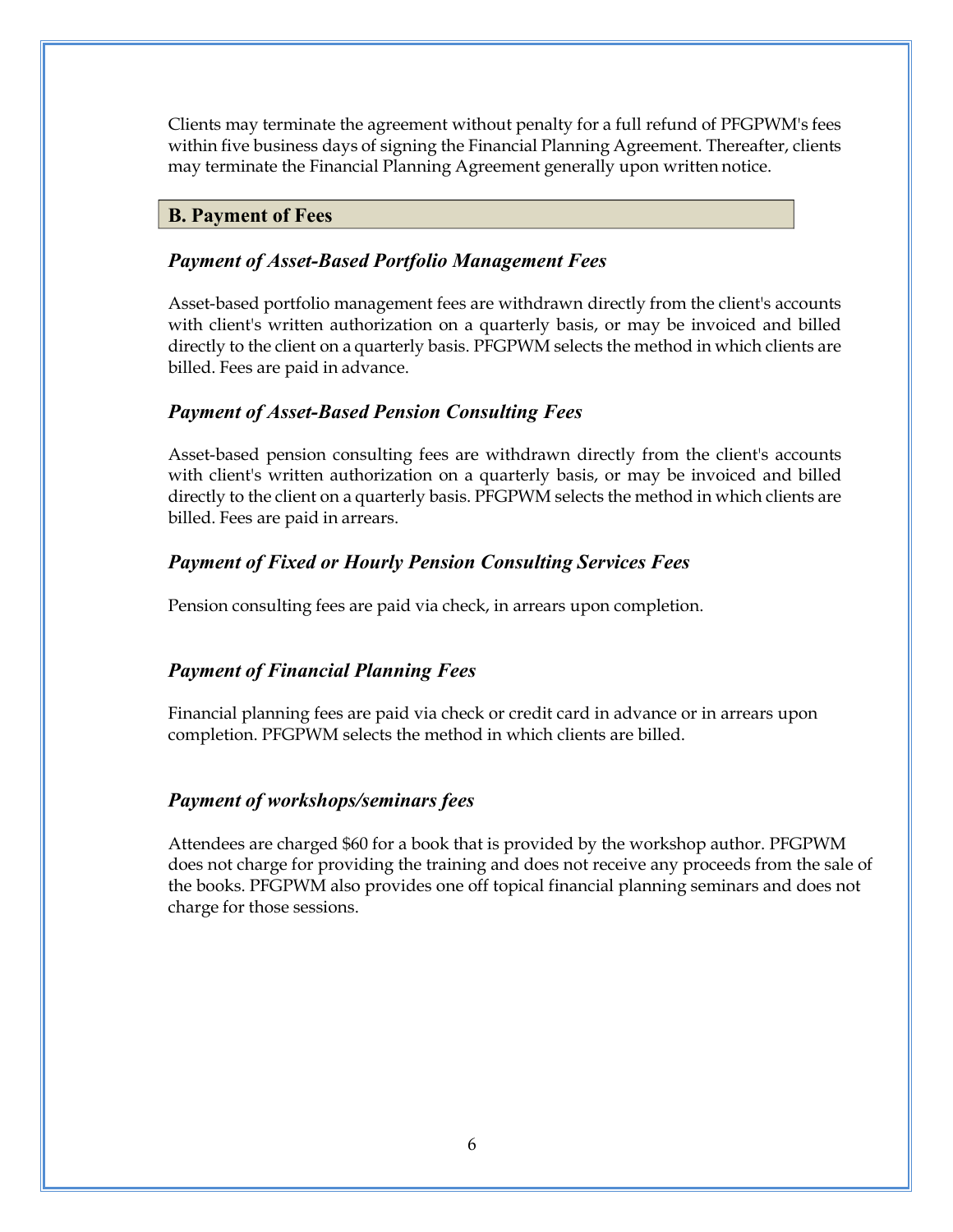#### <span id="page-9-0"></span>**C. Client Responsibility For Third Party Fees**

Clients not participating in the wrap fee program are responsible for the payment of all third party fees (i.e. custodian fees, brokerage fees, mutual fund fees, transaction fees, etc.). Those fees are separate and distinct from the fees and expenses charged by PFGPWM. Please see Item 12 of this brochure regarding broker/custodian.

For clients participating in the wrap fee program, PFGPWM will wrap third party fees (i.e., trading fees.). PFGPWM will charge clients a single fee, and pay all trading fees using the fee collected from the client. However, clients are still responsible for all other account fees, including but not limited to annual IRA fees to the custodian, transition fees if the account is moved to/from another broker, mutual fund fees or short-term redemption fees.

#### <span id="page-9-1"></span>**D. Prepayment of Fees**

PFGPWM collects certain fees in advance and certain fees in arrears, as indicated above. Refunds for fees paid in advance will be returned within fourteen days to the client via check, or return deposit back into the client's account.

For all asset-based fees paid in advance, the fee refunded will be equal to the number of days remaining in the billing period, up to and including the day of termination, times the daily rate\*. The number of days remaining in the billing period is reduced by the 30 day written notice termination policy referenced in item 5A. (\*The daily rate is calculated by dividing the annual asset-based fee rate by 365.)

#### <span id="page-9-2"></span>**E. Outside Compensation For the Sale of Securities to Clients**

Nicholas R. McDevitt, Andrew Jared Whitten, Joao Augusto Teixeira, Robert Montgomery Perry, Jeffrey Douglas Perry in their outside business activities (see Item 10 below) are licensed to accept compensation for the sale of investment products to PFGPWM clients.

- This presents a conflict of interest and gives the supervised person an incentive to recommend products based on the compensation received rather than on the client's needs. When recommending the sale of securities or investment products for which the supervised persons receives compensation, PFGPWM will document the conflict of interest in the client file and inform the client of the conflict of interest.
- Clients always have the right to decide whether to purchase PFGPWM-recommended products and, if purchasing, have the right to purchase those products through other brokers or agents that are not affiliated with PFGPWM.
- PFGPWM is not compensated by commissions for advisory services.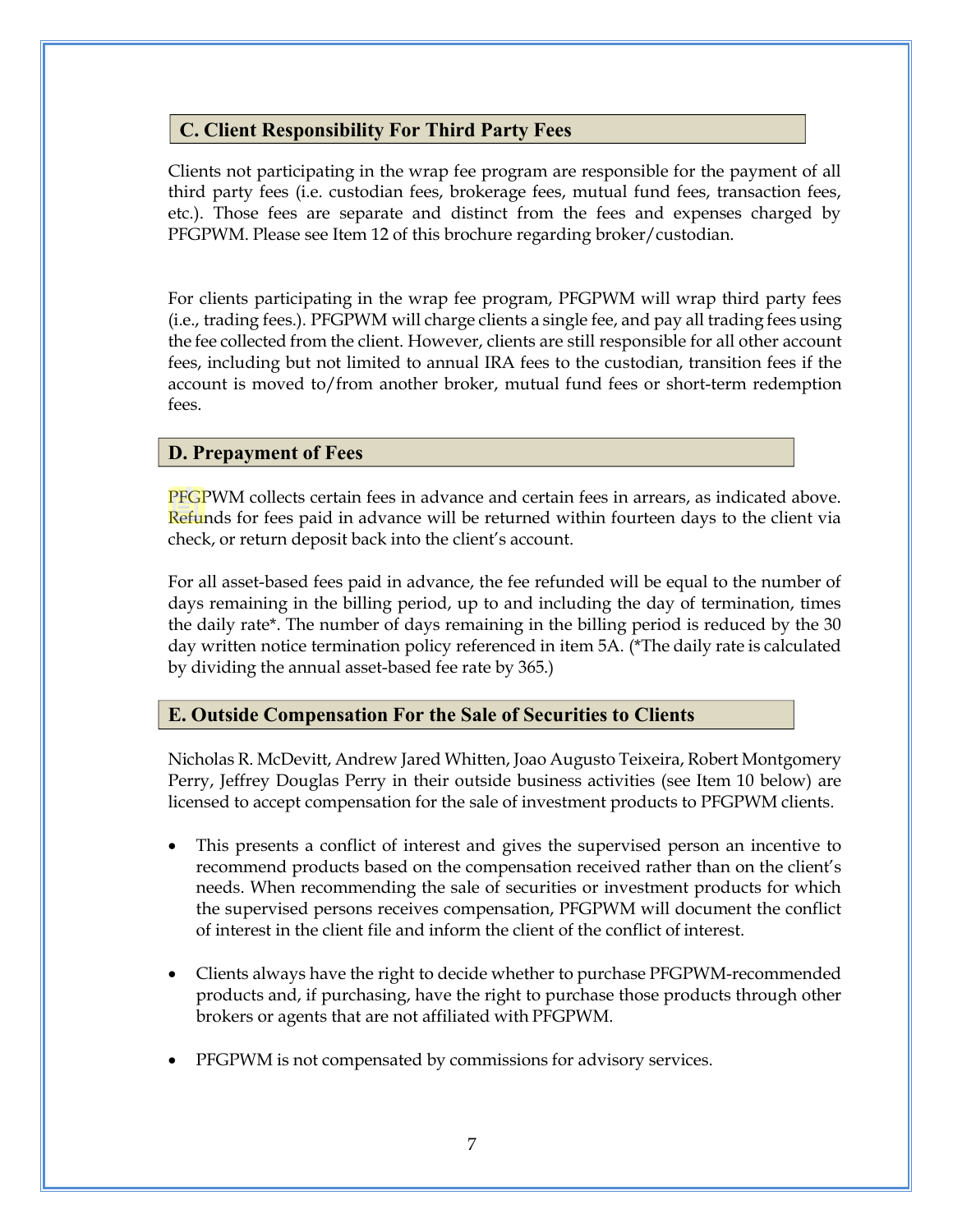• Advisory fees that are charged to clients are not reduced to offset the commissions or markups on securities or investment products recommended to clients.

### <span id="page-10-0"></span>**Item 6: Performance-Based Fees and Side-By-Side Management**

PFGPWM does not accept performance-based fees or other fees based on a share of capital gains on or capital appreciation of the assets of a client.

# **Item 7: Types of Clients**

<span id="page-10-1"></span>PFGPWM generally provides advisory services to the following types of clients:

- $\div$  Individuals
- High-Net-Worth Individuals
- Corporations or Business Entities
- ❖ Pension Plans

There is no account minimum for any of PFGPWM's services.

# <span id="page-10-2"></span>**Item 8: Methods of Analysis, Investment Strategies, & Risk of Loss**

#### <span id="page-10-3"></span>**A. Methods of Analysis and Investment Strategies**

#### *Methods of Analysis*

PFGPWM's methods of analysis include fundamental analysis, technical analysis, quantitative analysis and modern portfolio theory.

**Fundamental analysis** involves the analysis of financial statements, the general financial health of companies, and/or the analysis of management or competitive advantages.

**Technical analysis** involves the analysis of past market data; primarily price and volume.

**Quantitative analysis** deals with measurable factors as distinguished from qualitative considerations such as the character of management or the state of employee morale, such as the value of assets, the cost of capital, historical projections of sales, and so on.

**Modern portfolio theory** is a theory of investment that attempts to maximize portfolio expected return for a given amount of portfolio risk, or equivalently minimize risk for a given level of expected return, each by carefully choosing the proportions of various assets.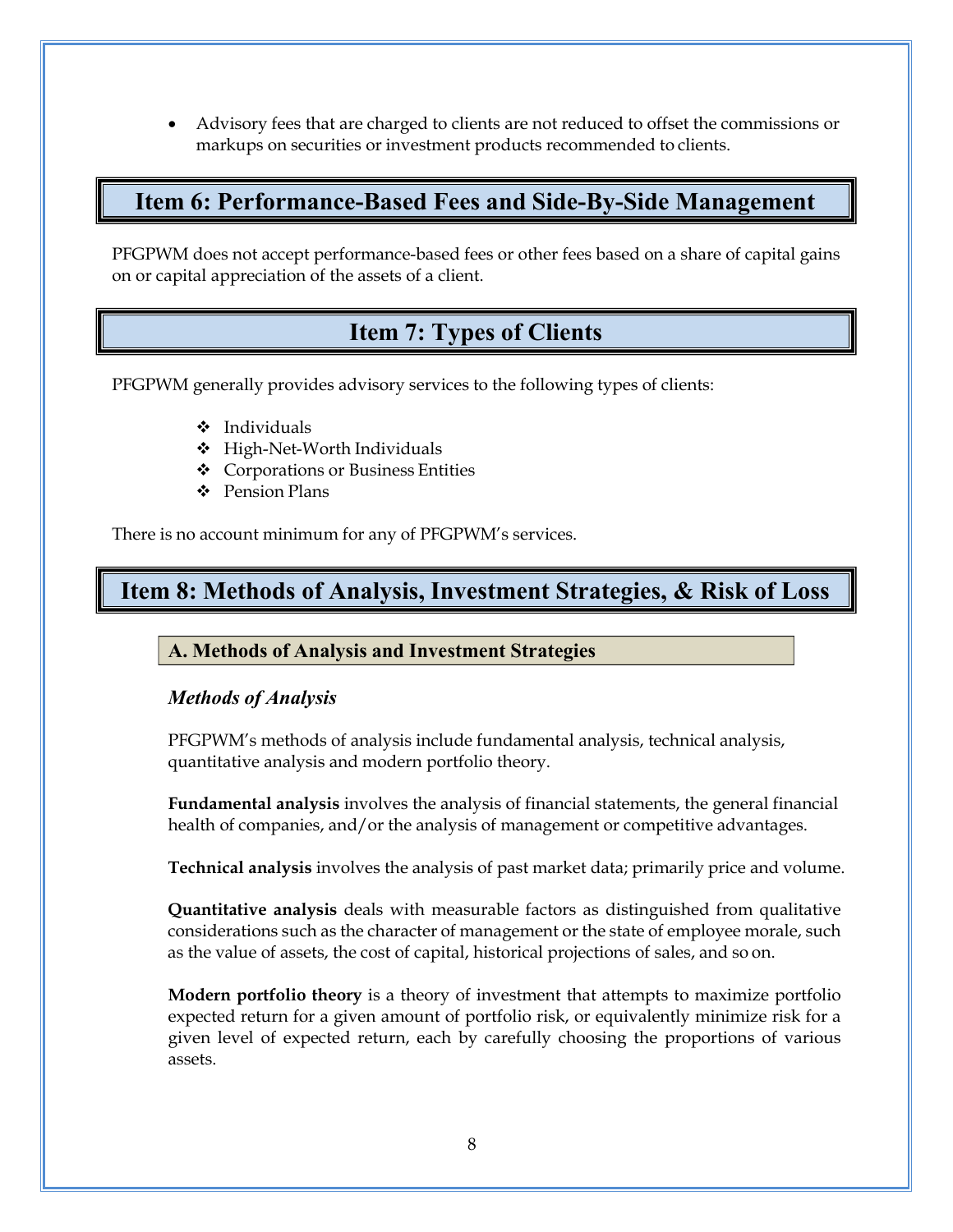#### *Investment Strategies*

PFGPWM uses long term trading and short term trading.

**Investing in securities involves a risk of loss that you, as a client, should be prepared to bear.**

#### <span id="page-11-0"></span>**B. Material Risks Involved**

#### *Methods of Analysis*

**Fundamental analysis** concentrates on factors that determine a company's value and expected future earnings. This strategy would normally encourage equity purchases in stocks that are undervalued or priced below their perceived value. The risk assumed is that the market will fail to reach expectations of perceived value.

**Technical analysis** attempts to predict a future stock price or direction based on market trends. The assumption is that the market follows discernible patterns and if these patterns can be identified then a prediction can be made. The risk is that markets do not always follow patterns and relying solely on this method may not take into account new patterns that emerge over time.

**Quantitative Model Risk:** Investment strategies using quantitative models may perform differently than expected as a result of, among other things, the factors used in the models, the weight placed on each factor, changes from the factors' historical trends, and technical issues in the construction and implementation of the models.

**Modern Portfolio Theory** assumes that investors are risk adverse, meaning that given two portfolios that offer the same expected return, investors will prefer the less risky one. Thus, an investor will take on increased risk only if compensated by higher expected returns. Conversely, an investor who wants higher expected returns must accept more risk. The exact trade-off will be the same for all investors, but different investors will evaluate the trade-off differently based on individual risk aversion characteristics. The implication is that a rational investor will not invest in a portfolio if a second portfolio exists with a more favorable risk-expected return profile – i.e., if for that level of risk an alternative portfolio exists which has better expected returns.

#### *Investment Strategies*

**Long term trading** is designed to capture market rates of both return and risk. Due to its nature, the long-term investment strategy can expose clients to various types of risk that will typically surface at various intervals during the time the client owns the investments. These risks include but are not limited to inflation (purchasing power) risk, interest rate risk, economic risk, market risk, and political/regulatory risk.

**Short term trading** risks include liquidity, economic stability, and inflation, in addition to the long term trading risks listed above. Frequent trading can affect investment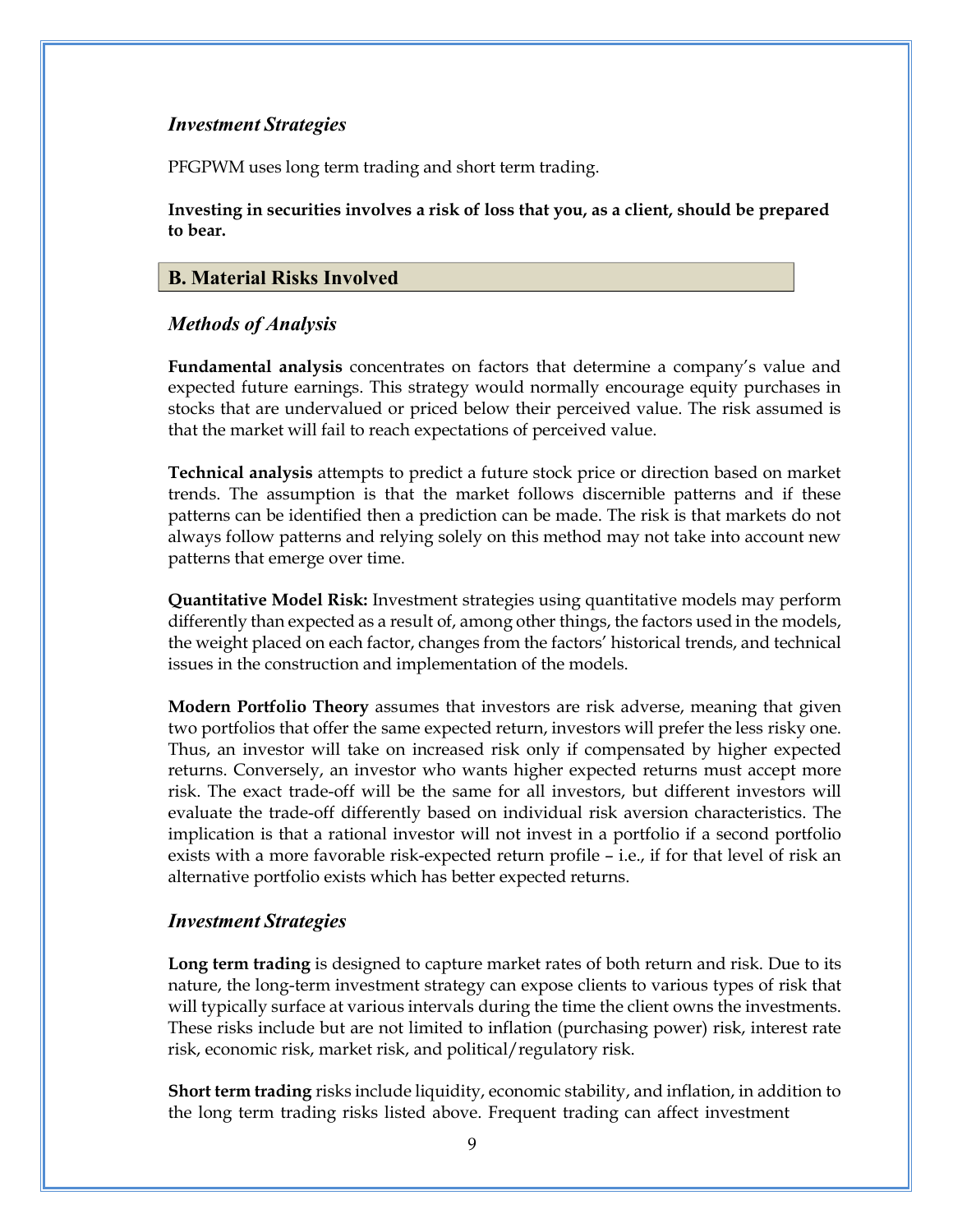performance, particularly through increased brokerage and other transaction costs and taxes.

**Investing in securities involves a risk of loss that you, as a client, should be prepared to bear.**

#### <span id="page-12-0"></span>**C. Risks of Specific Securities Utilized**

Clients should be aware that there is a material risk of loss using any investment strategy. The investment types listed below are not guaranteed or insured by the FDIC or any other government agency.

**Mutual Funds:** Investing in mutual funds carries the risk of capital loss and thus you may lose money investing in mutual funds. All mutual funds have costs that lower investment returns. The funds can be of bond "fixed income" nature (lower risk) or stock "equity" nature.

**Equity** investment generally refers to buying shares of stocks in return for receiving a future payment of dividends and/or capital gains if the value of the stock increases. The value of equity securities may fluctuate in response to specific situations for each company, industry conditions and the general economic environments.

**Fixed income** investments generally pay a return on a fixed schedule, though the amount of the payments can vary. This type of investment can include corporate and government debt securities, leveraged loans, high yield, and investment grade debt and structured products, such as mortgage and other asset-backed securities, although individual bonds may be the best known type of fixed income security. In general, the fixed income market is volatile and fixed income securities carry interest rate risk. (As interest rates rise, bond prices usually fall, and vice versa. This effect is usually more pronounced for longer-term securities.) Fixed income securities also carry inflation risk, liquidity risk, call risk, and credit and default risks for both issuers and counterparties. The risk of default on treasury inflation protected/inflation linked bonds is dependent upon the U.S. Treasury defaulting (extremely unlikely); however, they carry a potential risk of losing share price value, albeit rather minimal. Risks of investing in foreign fixed income securities also include the general risk of non-U.S. investing described below.

**Exchange Traded Funds (ETFs):** An ETF is an investment fund traded on stock exchanges, similar to stocks. Investing in ETFs carries the risk of capital loss (sometimes up to a 100% loss in the case of a stock holding bankruptcy). Areas of concern include the lack of transparency in products and increasing complexity, conflicts of interest and the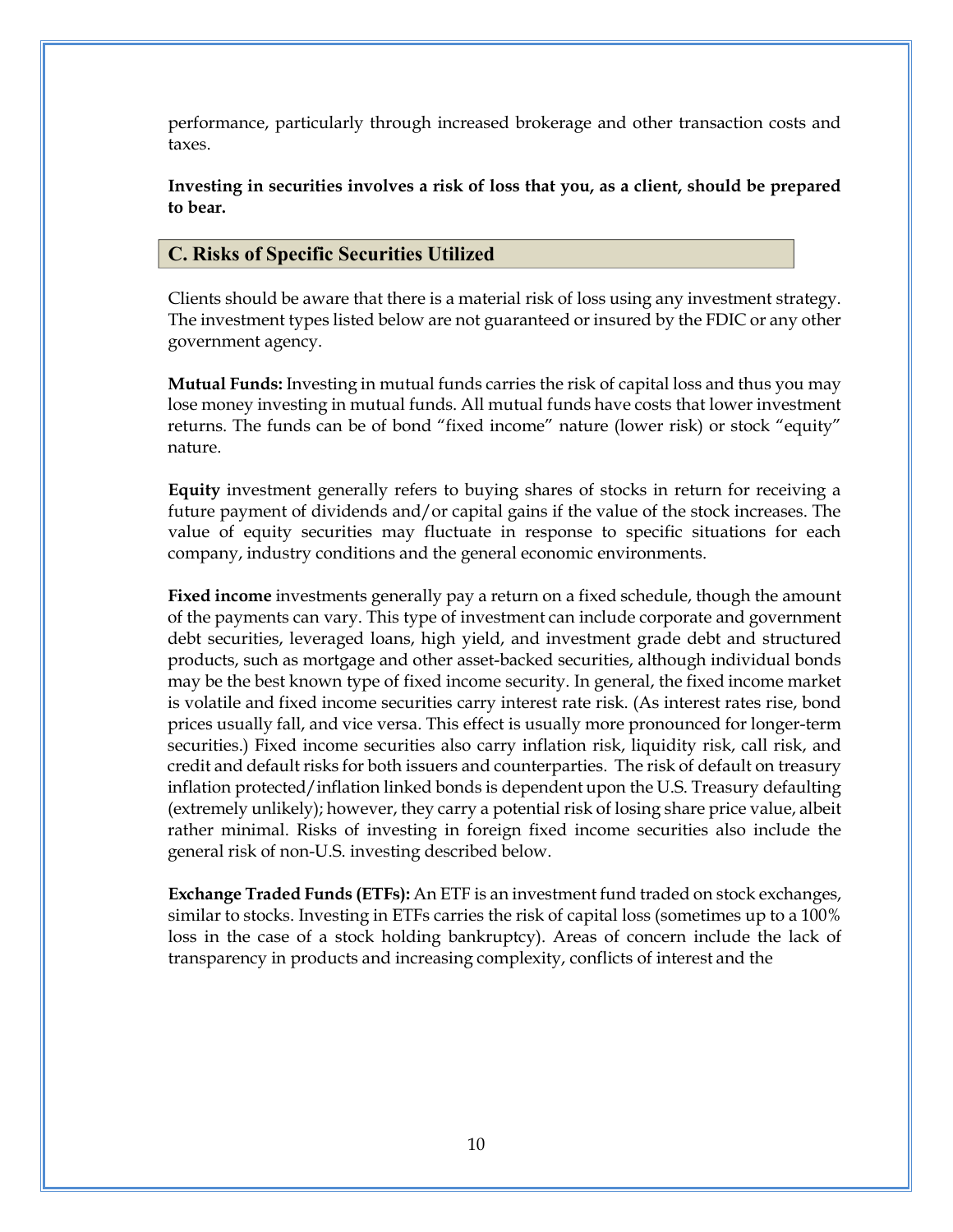possibility of inadequate regulatory compliance. Precious Metal ETFs (e.g., Gold, Silver, or Palladium Bullion backed "electronic shares" not physical metal) specifically may be negatively impacted by several unique factors, among them (1) large sales by the official sector which own a significant portion of aggregate world holdings in gold and other precious metals, (2) a significant increase in hedging activities by producers of gold or other precious metals, (3) a significant change in the attitude of speculators and investors.

**Real Estate** funds (including REITs) face several kinds of risk that are inherent in the real estate sector, which historically has experienced significant fluctuations and cycles in performance. Revenues and cash flows may be adversely affected by: changes in local real estate market conditions due to changes in national or local economic conditions or changes in local property market characteristics; competition from other properties offering the same or similar services; changes in interest rates and in the state of the debt and equity credit markets; the ongoing need for capital improvements; changes in real estate tax rates and other operating expenses; adverse changes in governmental rules and fiscal policies; adverse changes in zoning laws; the impact of present or future environmental legislation and compliance with environmental laws.

**Annuities** are a retirement product for those who have the ability to pay a premium now and want to guarantee they receive certain monthly payments or a return on investment later in the future. Annuities are contracts issued by a life insurance company designed to meet requirement or other long-term goals. An annuity is not a life insurance policy. Variable annuities are designed to be long-term investments, to meet retirement and other long-range goals. Variable annuities are not suitable for meeting short-term goals because substantial taxes and insurance company charges may apply if you withdraw your money early. Variable annuities also involve investment risks, just as mutual funds do.

**Commodities** are tangible assets used to manufacture and produce goods or services. Commodity prices are affected by different risk factors, such as disease, storage capacity, supply, demand, delivery constraints and weather. Because of those risk factors, even a well-diversified investment in commodities can be uncertain.

**Non-U.S. securities** present certain risks such as currency fluctuation, political and economic change, social unrest, changes in government regulation, differences in accounting and the lesser degree of accurate public information available.

**Past performance is not indicative of future results. Investing in securities involves a risk of loss that you, as a client, should be prepared to bear.**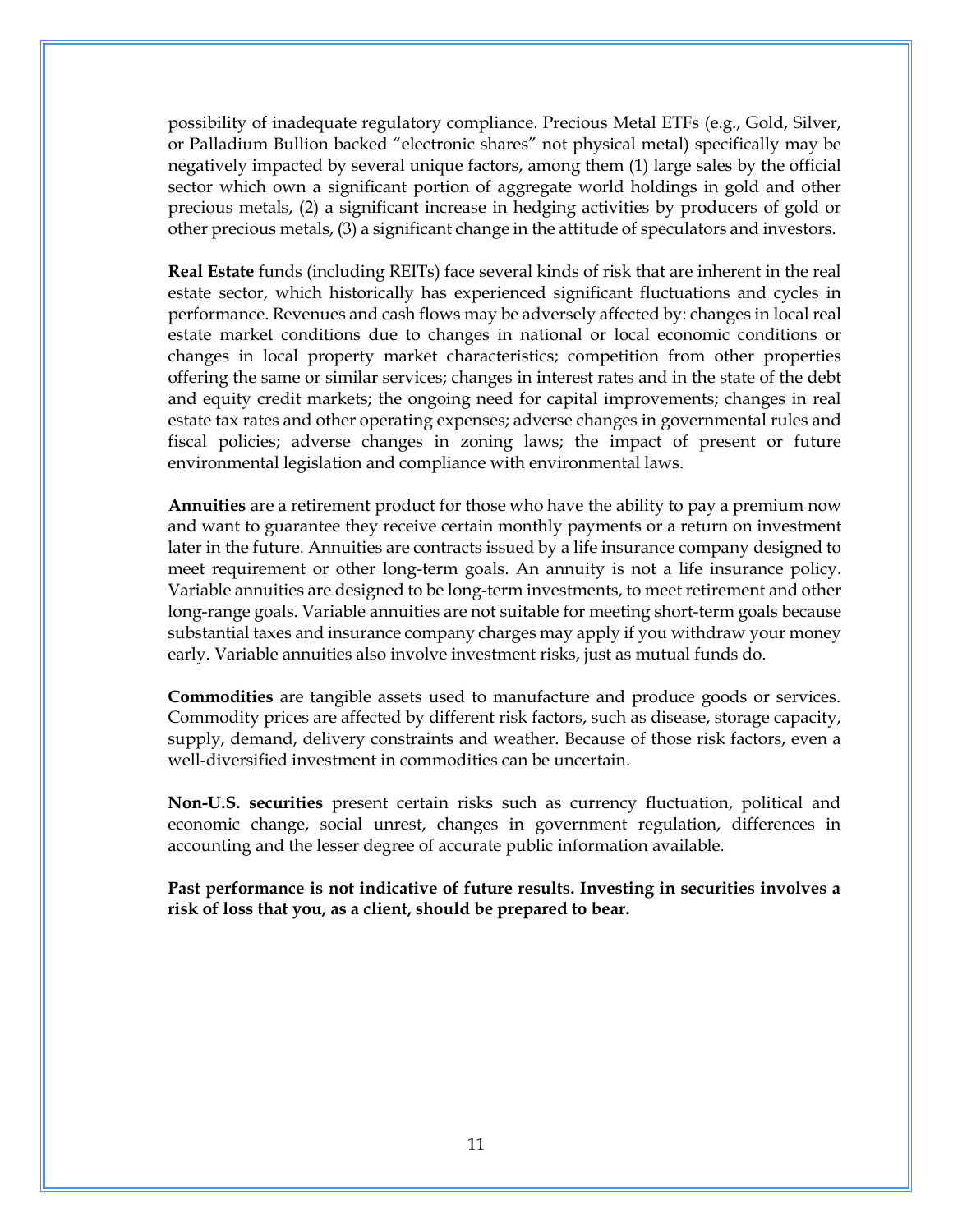# **Item 9: Disciplinary Information**

### <span id="page-14-1"></span><span id="page-14-0"></span>**A. Criminal or Civil Actions**

There are no criminal or civil actions to report.

#### <span id="page-14-2"></span>**B. Administrative Proceedings**

There are no administrative proceedings to report.

### <span id="page-14-3"></span>**C. Self-regulatory Organization (SRO) Proceedings**

There are no self-regulatory organization proceedings to report.

# <span id="page-14-4"></span>**Item 10: Other Financial Industry Activities and Affiliations**

### <span id="page-14-5"></span>**A. Registration as a Broker/Dealer or Broker/Dealer Representative**

Neither PFGPWM nor its representatives are registered as, or have pending applications to become, a broker/dealer or a representative of a broker/dealer.

### <span id="page-14-6"></span>**B. Registration as a Futures Commission Merchant, Commodity Pool Operator, or a Commodity Trading Advisor**

Neither PFGPWM nor its representatives are registered as or have pending applications to become either a Futures Commission Merchant, Commodity Pool Operator, or Commodity Trading Advisor or an associated person of the foregoing entities.

### <span id="page-14-7"></span>**C. Registration Relationships Material to this Advisory Business and Possible Conflicts of Interests**

Jeffrey Douglas Perry is a licensed insurance agent. From time to time, he will offer clients advice or products from this activity. Clients should be aware that these services pay a commission or other compensation and involve a conflict of interest, as commissionable products conflict with the fiduciary duties of a registered investment adviser. PFGPWM always acts in the best interest of the client; including the sale of commissionable products to advisory clients. Clients are in no way required to utilize the services of any representative of PFGPWM in connection with such individual's activities outside of PFGPWM.

Robert Montgomery Perry is a licensed insurance agent. From time to time, he will offer clients advice or products from this activity. Clients should be aware that these services pay a commission or other compensation and involve a conflict of interest, as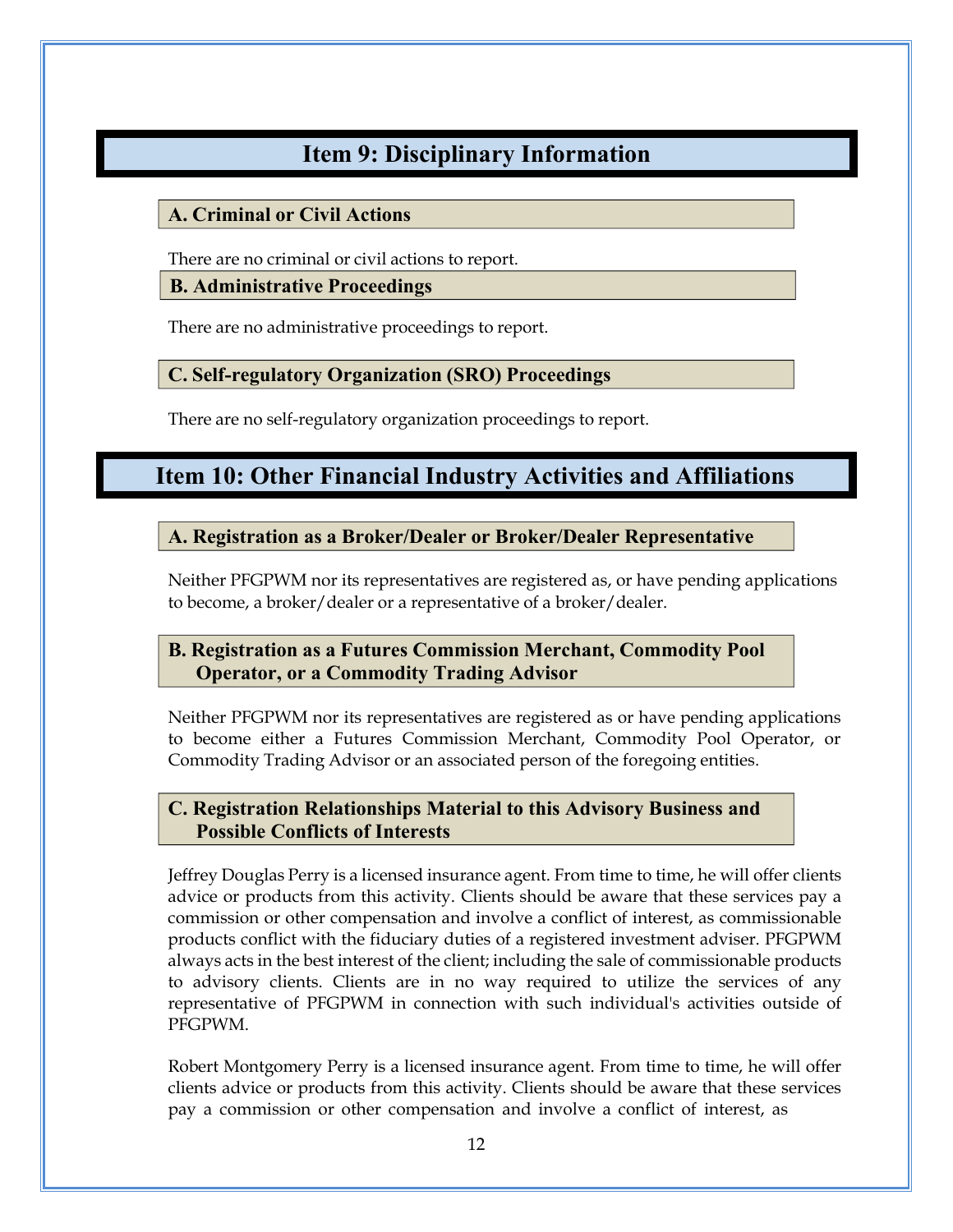commissionable products conflict with the fiduciary duties of a registered investment adviser. PFGPWM always acts in the best interest of the client; including the sale of commissionable products to advisory clients. Clients are in no way required to utilize the services of any representative of PFGPWM in connection with such individual's activities outside of PFGPWM.

Joao Augusto Teixeira is a licensed insurance agent. From time to time, he will offer clients advice or products from this activity. Clients should be aware that these services pay a commission or other compensation and involve a conflict of interest, as commissionable products conflict with the fiduciary duties of a registered investment adviser. PFGPWM always acts in the best interest of the client; including the sale of commissionable products to advisory clients. Clients are in no way required to utilize the services of any representative of PFGPWM in connection with such individual's activities outside of PFGPWM.

Andrew JaredWhitten is a licensed insurance agent. From time to time, he will offer clients advice or products from this activity. Clients should be aware that these services pay a commission or other compensation and involve a conflict of interest, as commissionable products conflict with the fiduciary duties of a registered investment adviser. PFGPWM always acts in the best interest of the client; including the sale of commissionable products to advisory clients. Clients are in no way required to utilize the services of any representative of PFGPWM in connection with such individual's activities outside of PFGPWM.

Nicholas R. McDevitt is a licensed insurance agent. From time to time, he will offer clients advice or products from this activity. Clients should be aware that these services pay a commission and involve a possible conflict of interest, as commissionable products can conflict with the fiduciary duties of a registered investment adviser. PFG Private Wealth Management, LLC always acts in the best interest of the client; including in the sale of commissionable products to advisory clients. Clients are in no way required to implement the plan through any representative of PFG Private Wealth Management, LLC in their capacity as a licensed insurance agent.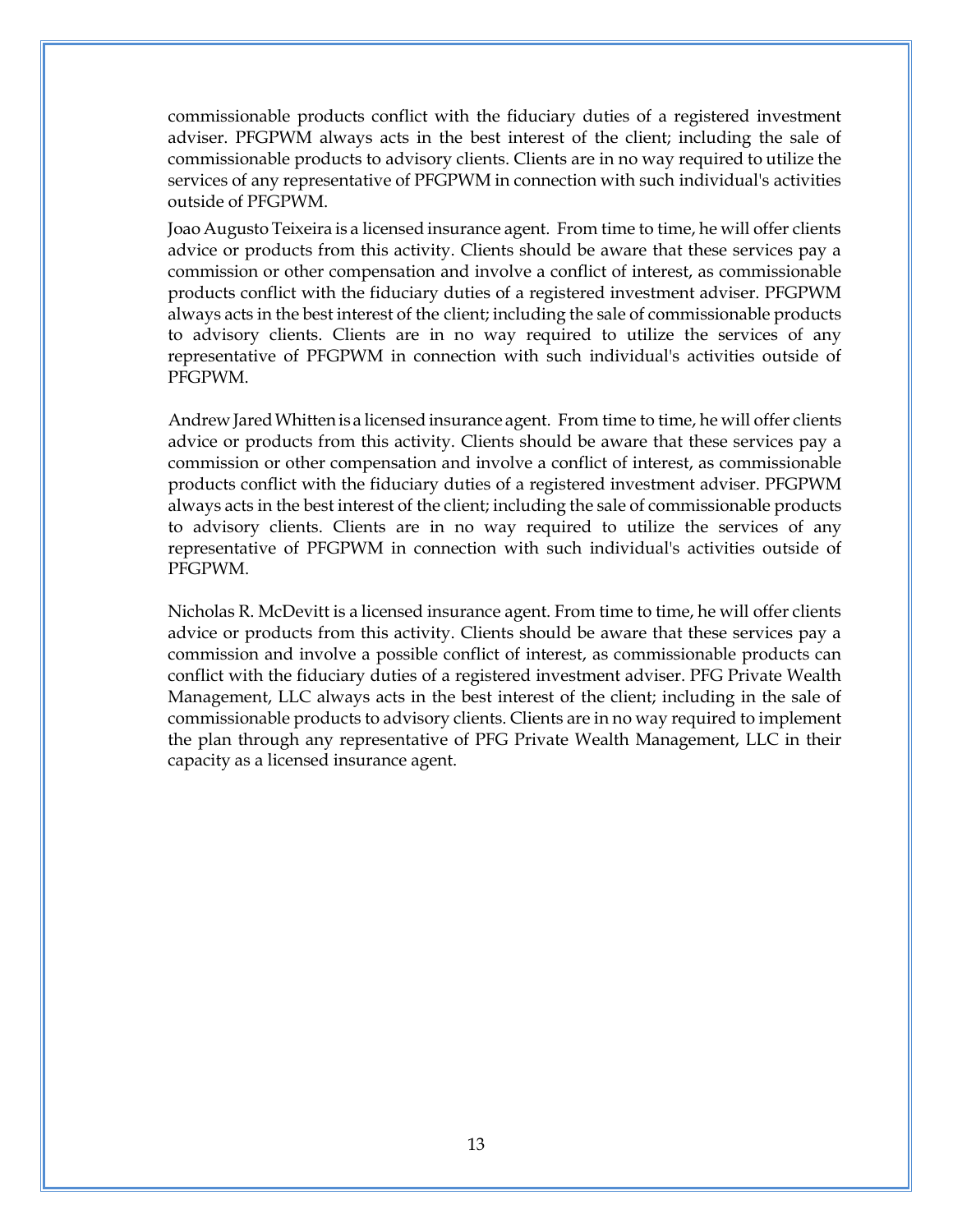## <span id="page-16-0"></span>**Item 11: Code of Ethics, Participation or Interest in Client Transactions and Personal Trading**

#### <span id="page-16-1"></span>**A. Code of Ethics**

PFGPWM has a written Code of Ethics that covers the following areas: Prohibited Purchases and Sales, Insider Trading, Personal Securities Transactions, Exempted Transactions, Prohibited Activities, Conflicts of Interest, Gifts and Entertainment, Confidentiality, Service on a Board of Directors, Compliance Procedures, Compliance with Laws and Regulations, Procedures and Reporting, Certification of Compliance, Reporting Violations, Compliance Officer Duties, Training and Education, Recordkeeping, Annual Review, and Sanctions. PFGPWM's Code of Ethics is available free upon request to any client or prospective client.

#### <span id="page-16-2"></span>**B. Recommendations Involving Material Financial Interests**

PFGPWM does not recommend that clients buy or sell any security in which a related person to PFGPWM or PFGPWM has a material financial interest.

#### <span id="page-16-3"></span>**C. Investing Personal Money in the Same Securities as Clients**

From time to time, representatives of PFGPWM buy or sell securities for themselves that they also recommend to clients. This provides an opportunity for representatives of PFGPWM to buy or sell the same securities before or after recommending the same securities to clients resulting in representatives profiting off the recommendations they provide to clients. Such transactions create a conflict of interest. PFGPWM will always document any transactions that could be construed as conflicts of interest and will never engage in trading that operates to the client's disadvantage when similar securities are being bought or sold.

Additionally, representatives of PFGPWM use strategies in their own personal accounts (e.g., options) that differ from the strategies and investments PFGPWM uses for its clients. PFGPWM will ensure that this does not negatively affect client accounts and the firm, consistent with its fiduciary duty, will put its clients' best interest first.

#### <span id="page-16-4"></span>**D. Trading Securities At/Around the Same Time as Clients' Securities**

From time to time, representatives of PFGPWM buy or sell securities for themselves at or around the same time as clients. This provides an opportunity for representatives of PFGPWM to buy or sell securities before or after recommending securities to clients resulting in representatives profiting off the recommendations they provide to clients. Such transactions create a conflict of interest; however, PFGPWM will never engage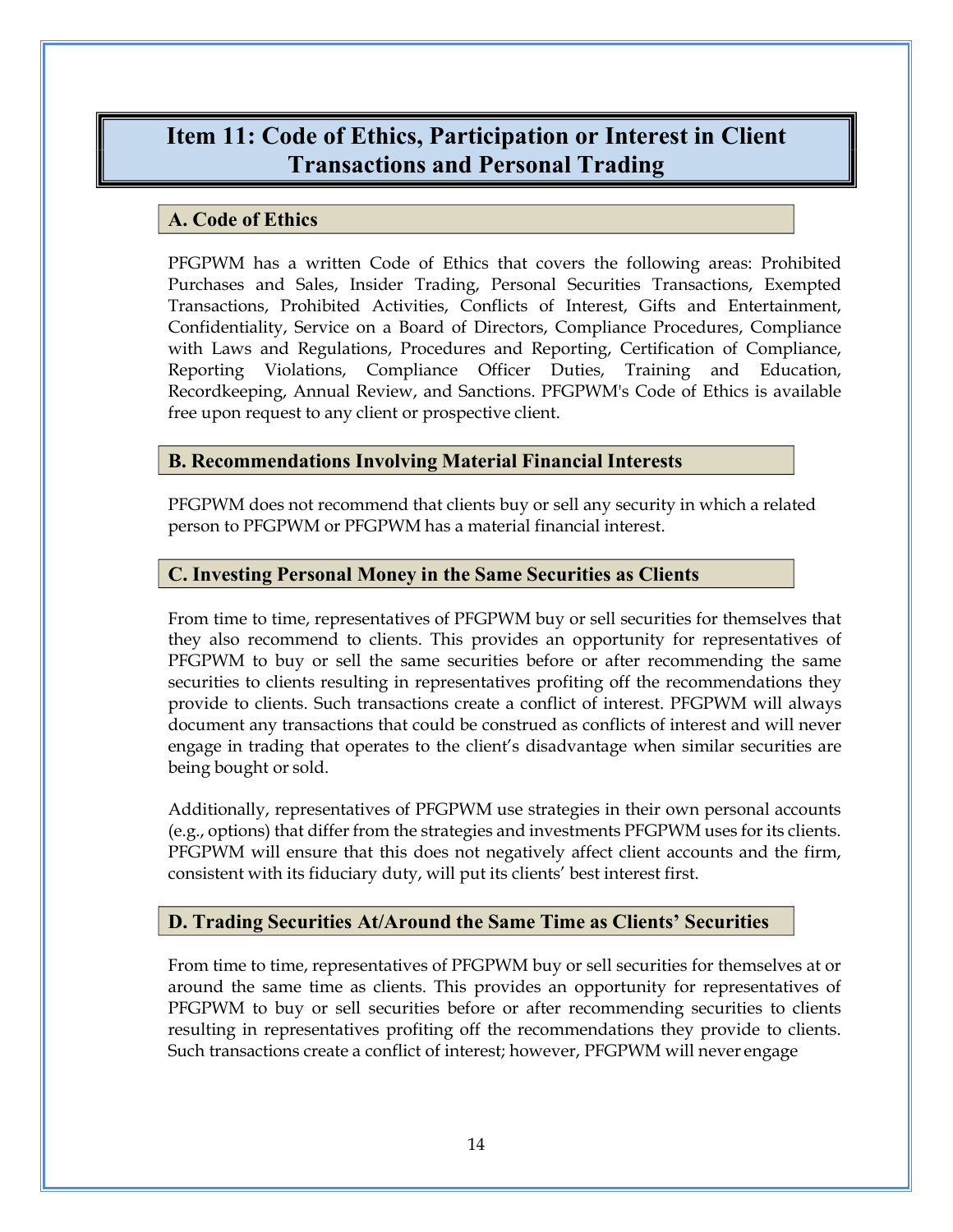in trading that operates to the client's disadvantage if representatives of PFGPWM buy or sell securities at or around the same time as clients.

### **Item 12: Brokerage Practices**

#### <span id="page-17-1"></span><span id="page-17-0"></span>**A. Factors Used to Select Custodians and/or Broker/Dealers**

Custodians/broker-dealers will be recommended based on PFGPWM's duty to seek "best execution," which is the obligation to seek execution of securities transactions for a client on the most favorable terms for the client under the circumstances. Clients will not necessarily pay the lowest commission or commission equivalent, and PFGPWM will also consider the market expertise and research access provided by the brokerdealer/custodian, including but not limited to access to written research, oral communication with analysts, admittance to research conferences and other resources provided by the brokers that aid in PFGPWM's research efforts. PFGPWM will never charge a premium or commission on transactions, beyond the actual cost imposed by the broker-dealer/custodian.

PFGPWM will require clients to use TD Ameritrade Institutional, a division of TD Ameritrade, Inc. Member FINRA/SIPC. However, for 529 Plans and SIMPLE IRA plans, PFGPWM recommends American Funds. For 401(k) Plans, PFGPWM recommends Mass Mutual. For annuities, PFGPWM recommends Nationwide Advisory and Lincoln Financial.

#### <span id="page-17-2"></span>*1. Research and Other Soft Dollar Benefits*

While PFGPWM has no formal soft dollars program in which soft dollars are used to pay for third party services, PFGPWM receives research, products, or other services from custodians and broker-dealers in connection with client securities transactions ("soft dollar benefits"). PFGPWM enters into soft-dollar arrangements consistent with (and not outside of) the safe harbor contained in Section 28(e) of the Securities Exchange Act of 1934, as amended. There can be no assurance that any particular client will benefit from soft dollar research, whether or not the client's transactions paid for it, and PFGPWM does not seek to allocate benefits to client accounts proportionate to any soft dollar credits generated by the accounts. PFGPWM benefits by not having to produce or pay for the research, products or services, and PFGPWM will have an incentive to recommend a broker-dealer based on receiving research or services. Clients should be aware that PFGPWM's acceptance of soft dollar benefits may result in higher commissions charged to the client.

PFGPWM participates in the institutional advisor program (the "Program") offered by TD Ameritrade. TD Ameritrade offers to independent investment advisor services which include custody of securities, trade execution, clearance and settlement of transactions. PFGPWM receives some benefits from TD Ameritrade through its participation in the Program.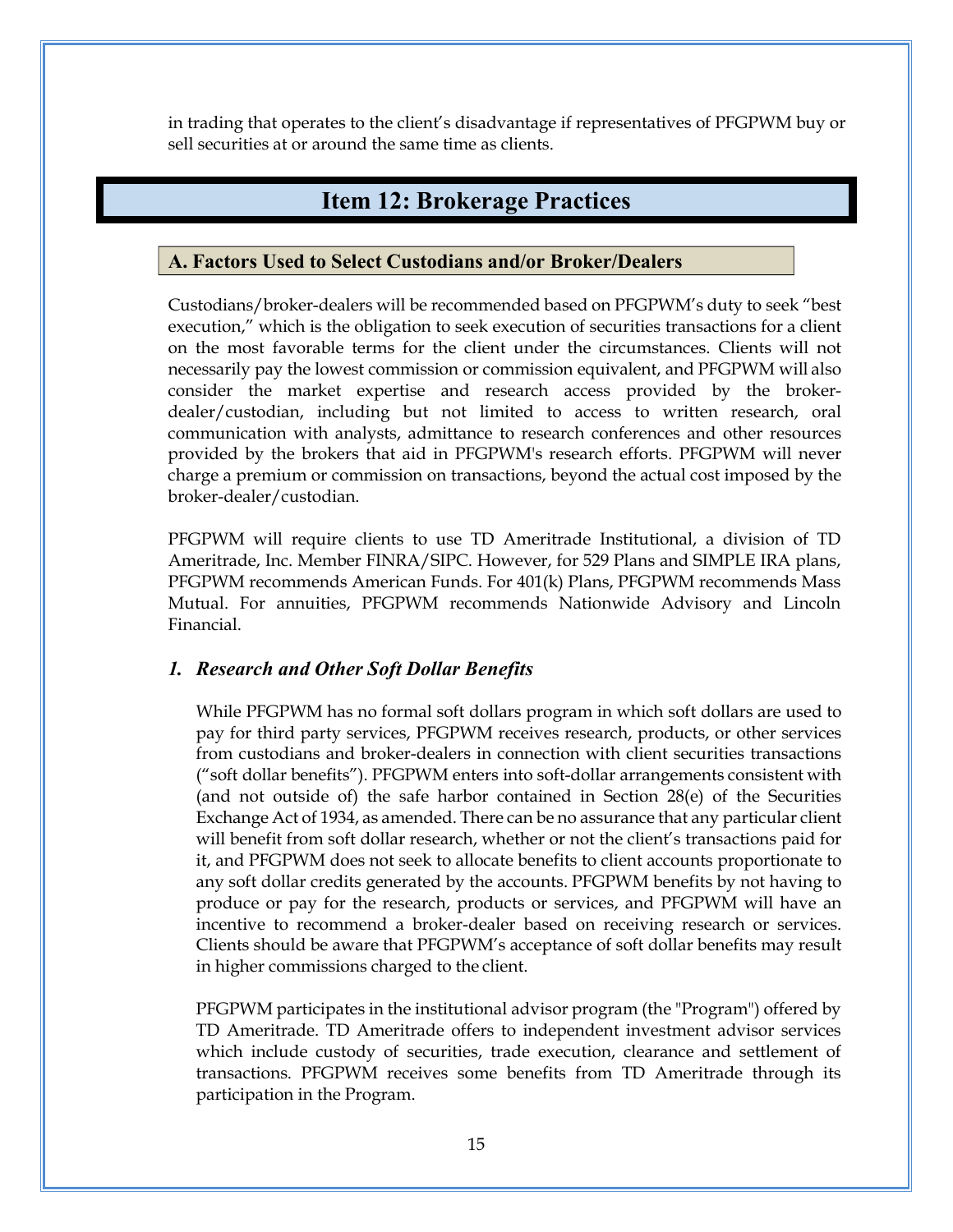As disclosed above, PFGPWM participates in TD Ameritrade's institutional advisor program and PFGPWM recommends TD Ameritrade to clients for custody and brokerage services. There is no direct link between PFGPWM's participation in the Program and the investment advice it gives to its clients, although PFGPWM receives economic benefits through its participation in the Program that are typically not available to TD Ameritrade retail investors. These benefits include the following products and services (provided without cost or at a discount): receipt of duplicate client statements and confirmations; research related products and tools; consulting services; access to a trading desk serving PFGPWM participants; access to block trading (which provides the ability to aggregate securities transactions for execution and then allocate the appropriate shares to client accounts); the ability to have PFGPWM's fees deducted directly from client accounts; access to an electronic communications network for client order entry and account information; access to mutual funds with no transaction fees and to certain institutional money managers; and discounts on compliance, marketing, research, technology, and practice management products or services provided to PFGPWM by third party vendors. TD Ameritrade may also pay for business consulting and professional services received by PFGPWM's related persons. Some of the products and services made available by TD Ameritrade through the Program benefit PFGPWM but may not benefit its client accounts. These products or services assist PFGPWM in managing and administering client accounts, including accounts not maintained at TD Ameritrade. Other services made available by TD Ameritrade are intended to help PFGPWM manage and further develop its business enterprise. The benefits received by PFGPWM or its personnel through participation in the Program do not depend on the amount of brokerage transactions directed to TD Ameritrade. As part of its fiduciary duties to clients, PFGPWM endeavors at all times to put the interests of its clients first. Clients should be aware, however, that the receipt of economic benefits by PFGPWM or its related persons in and of itself creates a conflict of interest and influences PFGPWM's choice of TD Ameritrade for custody and brokerage services.

PFGPWM does not receive soft dollar benefits from American Funds, TD Ameritrade, Nationwide Advisory, Lincoln Financial or Mass Mutual.

#### <span id="page-18-0"></span>*2. Brokerage for Client Referrals*

PFGPWM receives no referrals from a broker-dealer or third party in exchange for using that broker-dealer or third party.

#### <span id="page-18-1"></span>*3. Clients Directing Which Broker/Dealer/Custodian to Use*

PFGPWM will require clients to use a specific broker-dealer to execute transactions. Not all advisers require clients to use a particular broker-dealer.

#### <span id="page-18-2"></span>**B. Aggregating (Block) Trading for Multiple Client Accounts**

If PFGPWM buys or sells the same securities on behalf of more than one client, then it may (but would be under no obligation to) aggregate or bunch such securities in a single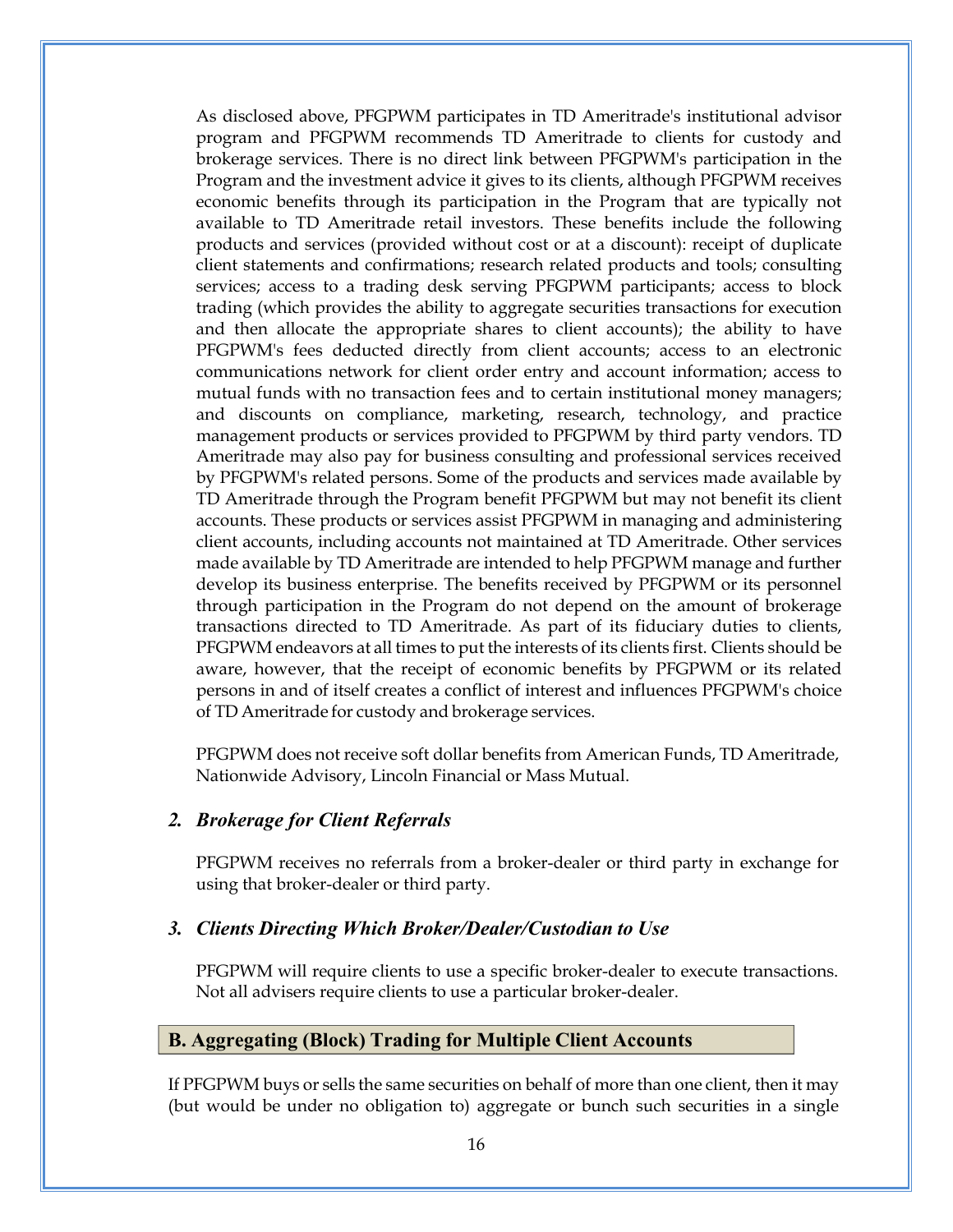transaction for multiple clients in order to seek more favorable prices, lower brokerage commissions, or more efficient execution. In such case, PFGPWM would place an aggregate order with the broker on behalf of all such clients in order to ensure fairness for all clients; provided, however, that trades would be reviewed periodically to ensure that accounts are not systematically disadvantaged by this policy. PFGPWM would determine the appropriate number of shares and select the appropriate brokers consistent with its duty to seek best execution, except for those accounts with specific brokerage direction (if any).

## **Item 13: Review of Accounts**

#### <span id="page-19-1"></span><span id="page-19-0"></span>**A. Frequency and Nature of Periodic Reviews and Who Makes Those Reviews**

All client accounts for PFGPWM's advisory services provided on an ongoing basis are reviewed at least quarterly by Jeffrey D Perry, Robert Montgomery Perry, Joao Augusto Teixeria Jr., Andrew J. Whitten, or Nicholas R Mcdevitt with regard to clients' respective investment policies and risk tolerance levels. All accounts at PFGPWM are assigned to these reviewers.

All financial planning accounts are reviewed upon financial plan creation and plan delivery by Jeffrey D Perry, Robert Montgomery Perry, Joao Augusto Teixeria Jr., Andrew J. Whitten or Nicholas R.Mcdevitt. There is only one level of review forfinancial planning, and that is the total review conducted to create the financial plan.

#### <span id="page-19-2"></span>**B. Factors That Will Trigger a Non-Periodic Review of Client Accounts**

Reviews may be triggered by material market, economic or political events, or by changes in client's financial situations (such as retirement, termination of employment, physical move, or inheritance).

With respect to financial plans, PFGPWM's services will generally conclude upon delivery of the financial plan.

#### <span id="page-19-3"></span>**C. Content and Frequency of Regular Reports Provided to Clients**

Each client of PFGPWM's advisory services provided on an ongoing basis will receive a statement, at least quarterly, detailing the client's account, including assets held, asset value, and calculation of fees. This written report will come from the custodian. PFGPWM will also provide, at least quarterly, a separate written statement to the client.

Each financial planning client will receive the financial plan upon completion.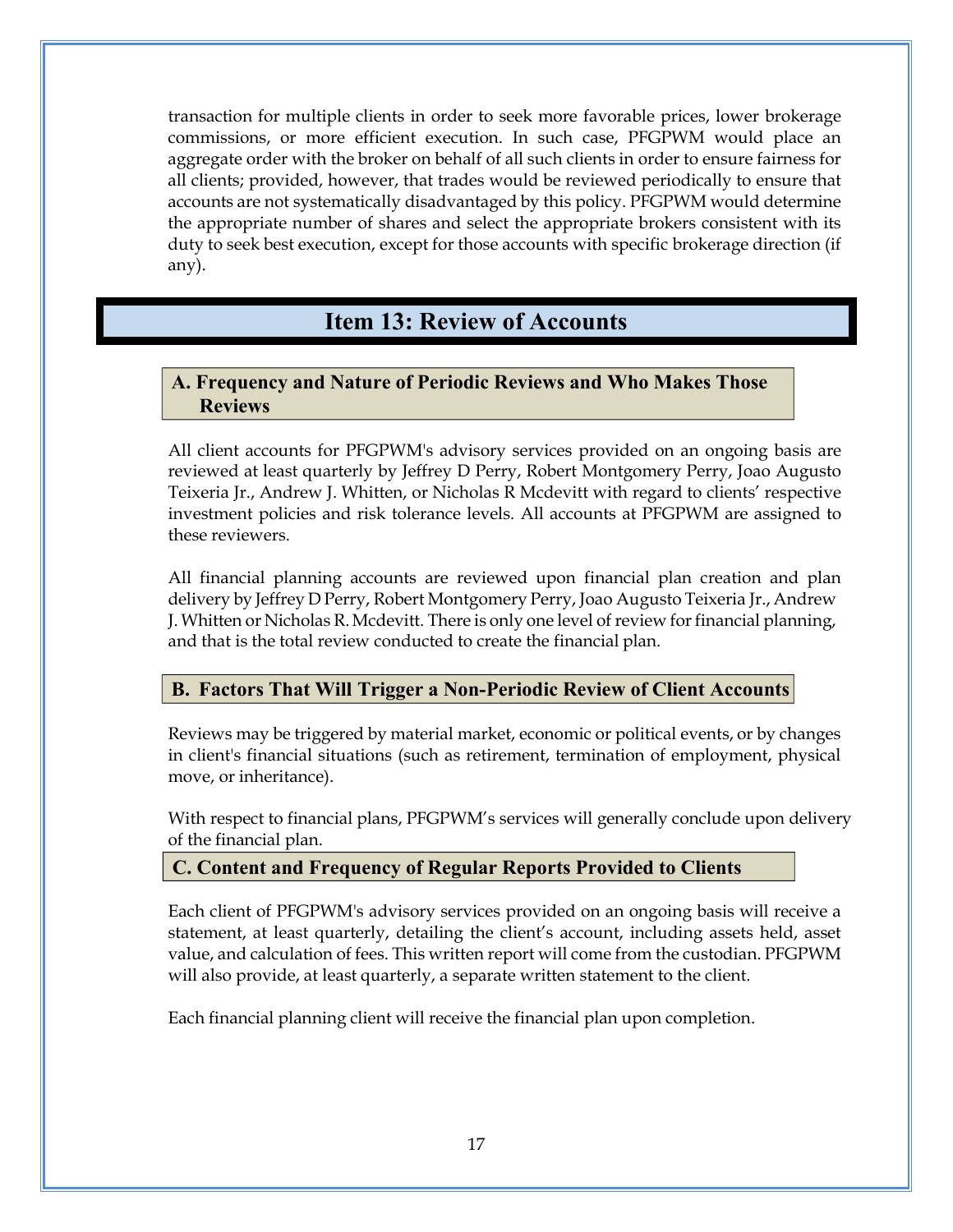### **Item 14: Client Referrals and Other Compensation**

#### <span id="page-20-1"></span><span id="page-20-0"></span>**A. Economic Benefits Provided by Third Parties for Advice Rendered to Clients (Includes Sales Awards or Other Prizes)**

Other than soft dollar benefits discussed in Item 12 above, PFGPWM does not receive any economic benefit directly or indirectly from any third party for advice rendered to its clients. There is no direct link between PFGPWM's participation in the TD Ameritrade Program and the investment advice it gives to its clients.

#### <span id="page-20-2"></span>**B. Compensation to Non – Advisory Personnel for Client Referrals**

PFGPWM, via written arrangement, retains third parties to act as solicitors for PFGPWM's investment management services. All compensation with respect to the foregoing will be fully disclosed to each client to the extent required by applicable law. PFGPWM will ensure each solicitor is properly registered in all appropriate jurisdictions.

# **Item 15: Custody**

<span id="page-20-3"></span>When advisory fees are deducted directly from client accounts at client's custodian, PFGPWM will be deemed to have limited custody of client's assets and must have written authorization from the client to do so. Clients will receive all account statements and billing invoices that are required in each jurisdiction, and they should carefully review those statements for accuracy.

Custody is also disclosed in Form ADV because PFGPWM has authority to transfer money from client account(s), which constitutes a standing letter or authorization (SLOA). Accordingly, PFGPWM will follow the safeguards specified by the SEC rather than undergo an annual audit.

### **Item 16: Investment Discretion**

<span id="page-20-4"></span>PFGPWM provides discretionary and non-discretionary investment advisory services to clients. The Investment Advisory Contract established with each client sets forth the discretionary authority for trading. Where investment discretion has been granted, PFGPWM generally manages the client's account and makes investment decisions without consultation with the client as to when the securities are to be bought or sold for the account, the total amount of the securities to be bought/sold, what securities to buy or sell, or the price per share.